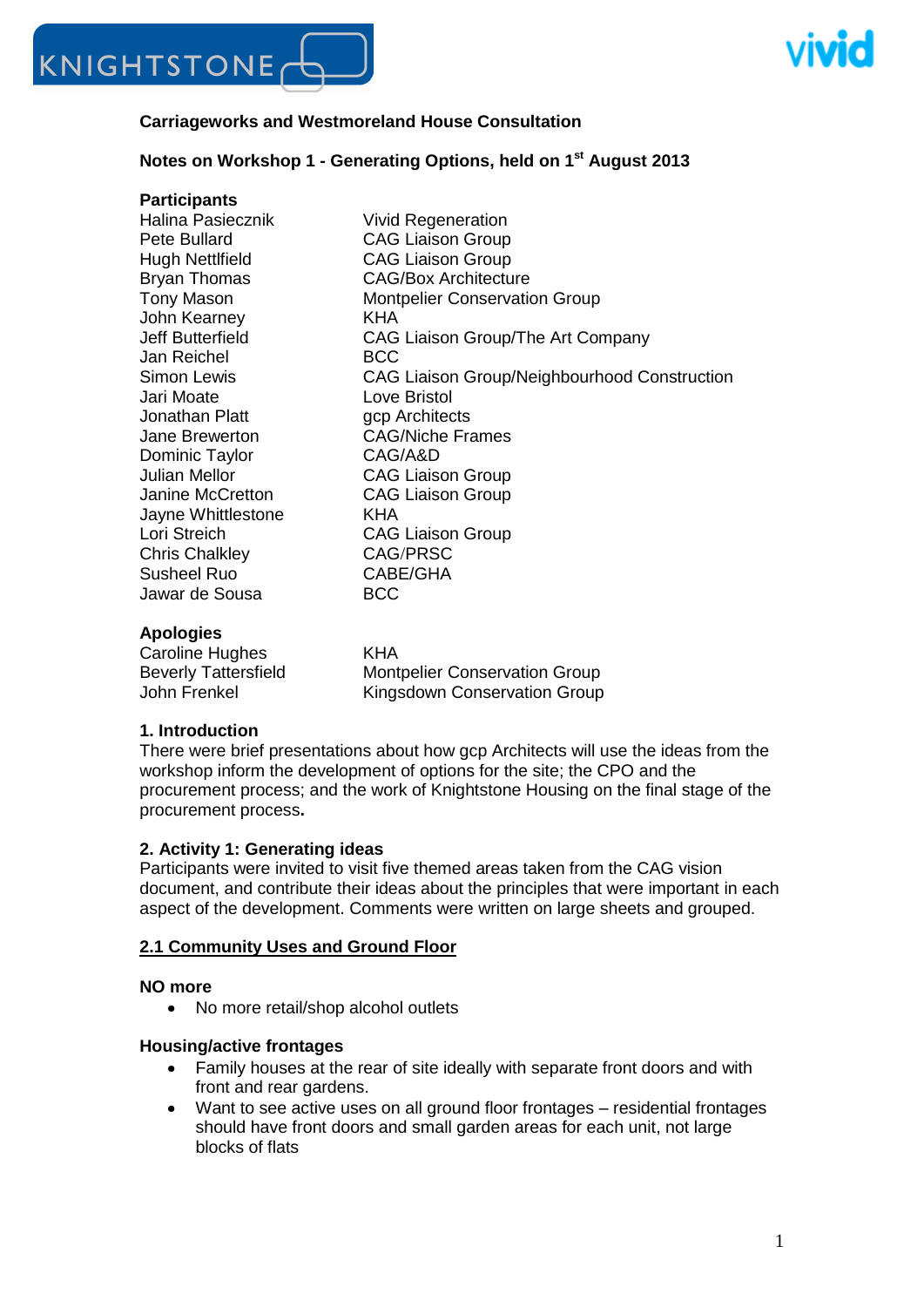## **Daytime or night time?**

- Day time economy not night time
- 24 hour Public Access natural surveillance from houses

## **Local Employment**

• Employment in the build process

## **Flexibility of use/letting**

- Serviceable units
- Future proof adaptability, flexibility
- $\bullet$  Business space must be viable size, servicing etc
- Commercial as well as retail units on the whole frontage cafes and restaurants outer frontage
- Make sure that some of the spaces are large enough for businesses to be  $\bullet$ viable long term
- $\bullet$ Community uses means publicly accessible – not meeting rooms or a community centre

## **Outdoor Performance/Market**

- Medina style passages  $\bullet$
- Arcades i.e. Cardiff, Brighton
- Community and performance areas inside development
- Open Space within site for performance, exhibitions etc
- Food Market a Bristol version of Borough Market?
- Performance space and market both in service or parking areas
- Food hub community market like in Spain, managed locally
- A stylish market that uses the arches
- Spaces make them big enough to be viable. Mix vary sizes and location.  $\bullet$ Indoor market. Include lower ground floor – don"t bother Ashley Road Ground floor.
- Open spaces oriented for sun?

## **Management regime/ownership**

- Take account of scale within local economy starter units, some low/affordable/subsidised rents and some higher for established businesses
- Full market rents will not be affordable for many businesses- need creative  $\bullet$ solutions
- Flexible terms for traders  $\bullet$
- Whole property must be owned by Stokes Croft Community Land Trust
- $\bullet$ Ownership – a locally based organisation to lead this. Uses – flexible, changeable spaces. Make them big enough. Not community cafes. Arts and culture oriented.
- $\bullet$ Ground floor should be managed as one by a very engaged organisation (not standard commercial agent)
- $\bullet$ Management arrangements need to be long term and committed to the community
- Think of what is coming local vs global; work units affordable; looser zoning

# **2.2 Through routes and Car Parking**

## **Through routes**

- Link through to Picton Street
- Picton Street link through to front of site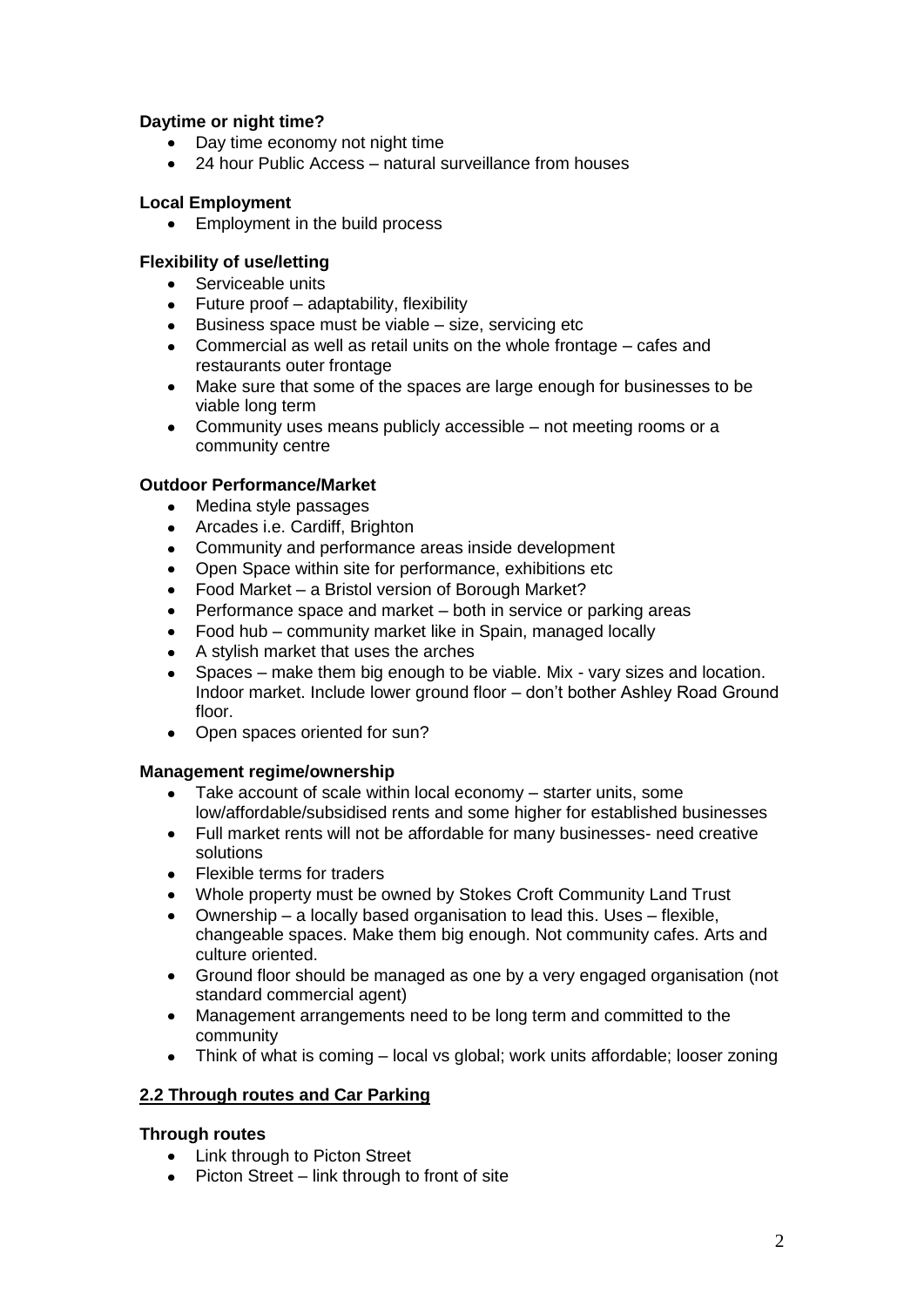- $\bullet$ Entrance opposite the top of Picton Street
- Extend Picton Street through site
- Provide/ensure through route from Stokes Croft to Picton Street  $\bullet$
- $\bullet$ New, attractive route from Ashley Road to Stokes Croft – activities on route
- Through route for pedestrians along the axis of Picton Street
- Main road and then pedestrian routes through
- Future proof a connecting route from Ashley Road to Hepburn Road

#### **Service routes**

- Priority for access to site should be top service businesses and commercial units
- Commercial delivery access routes into development
- Services on site not on street

## **Entrances, spaces and pedestrians**

- Through route and "piazza" space
- Create a permeable space a public square/piazza
- Open floor market space within Carriageworks visible to Stokes Croft
- Carriageworks good for through routes market arcade
- Arcades Brighton Lanes, Cardiff
- Entrance through building line on Stokes Croft needs to be high, wide and  $\bullet$ inviting
- No private routes through site public routes and spaces and amenities  $\bullet$

## **Car Parking - yes**

- Underground car parking would solve the problem of anti-car people seeing  $\bullet$ the cars as they can pretend they don't exist
- Underground car parking for commercial tenants at least 40 spaces
- Explore re-using existing basement a car park  $\bullet$
- Adequate car parking needs to take account of use by people from further  $\bullet$ away – viability will require their input/participation
- $\bullet$ Flexible parking reflect the Stokes Croft type of area – i.e. Stokes Croft is a night time economy so parking arrangements need to reflect this!
- Is it possible to use shared parking area through the day until 8.30am  $\bullet$ residents then half hour slots until 6pm then it reverts to residents?
- Family houses and larger flats generate the need for parking small units  $\bullet$ don"t
- Save parking for residents  $\bullet$
- Limit parking but allow businesses to breathe, with delivery and short stay spaces
- s/b a "car free" development where residents without parking spaces would not qualify for RPS

## **Car Parking - no**

- Why not completely car free?  $\bullet$
- $\bullet$ Minimum car parking due to good transport links
- Young people don't have cars
- As little parking as possible mainly for residents
- Not a destination- a local facility  $\bullet$
- Need to think and live more local again 50 years ago, Cheddar was a day  $\bullet$ away!
- Car parking aaaah!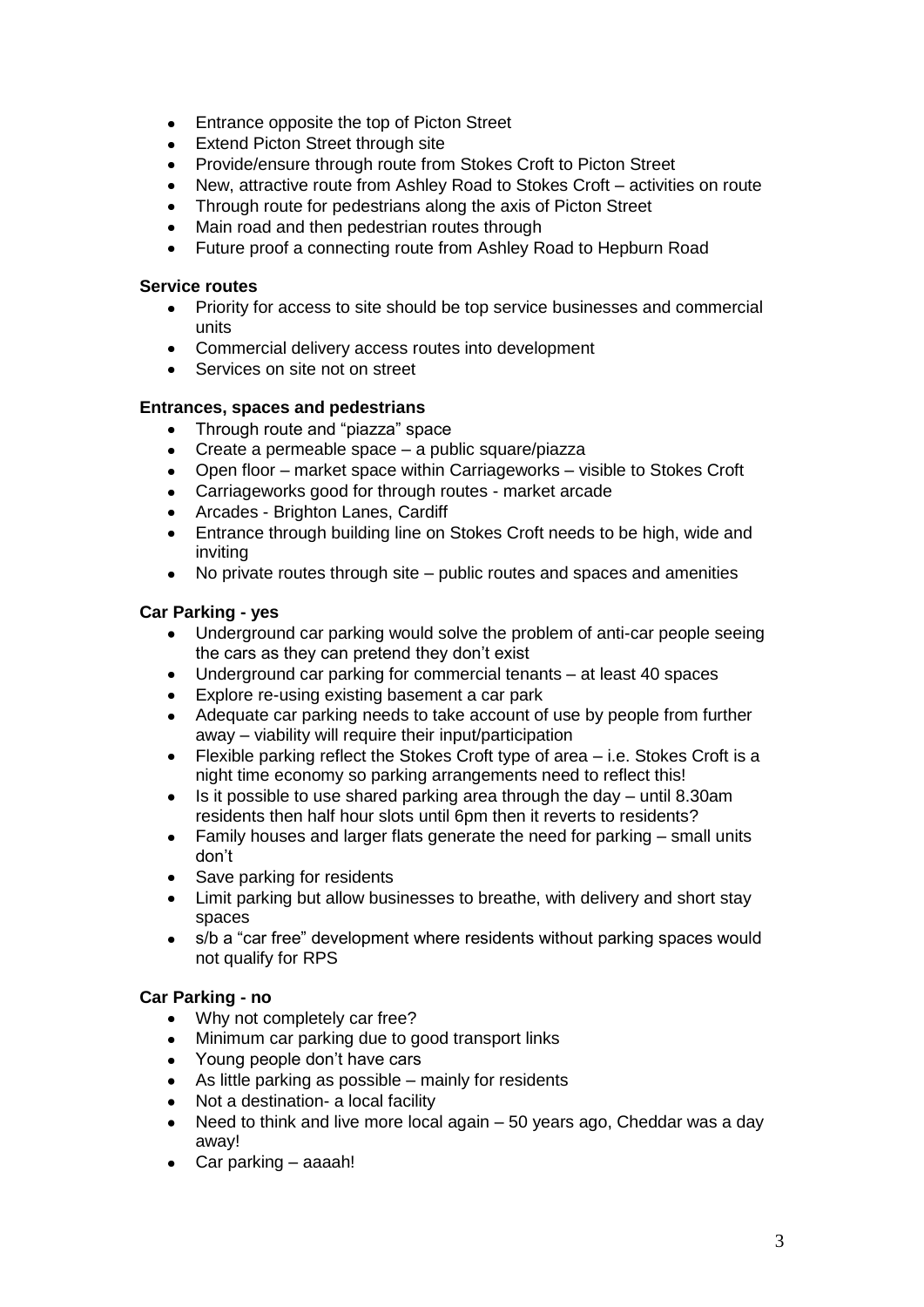# **2.3 Upper Floors**

## **Residential**

- Engage with local estate agent  $\bullet$
- $\bullet$ All residential in back
- No more student accommodation
- Housing to be long term residents, sustainable so tenants are part of the community, not transient i.e. students
- $\bullet$ Residential – mix but flats not for families. One or two bed for couples, students, young people
- Ideally suit residential.  $\bullet$
- Make lettings work well make sure it works to minimise conflict
- Social landlord to develop site so that accommodation is affordable to local people i.e. Ashley residents. This creates regeneration without gentrification – not gentrifying beyond local accessibility
- Management of housing so that it complements ground floor activities  $\bullet$

## **Commercial**

- Any commercial activities on the street only residential to the back of the site
- Residential units should facilitate home businesses
- Work/live space
- Small offices IT maybe, design houses, small scale studios  $\bullet$
- Work/live serviced offices on first floor
- Start up businesses (Verve)
- Desk/work spaces/cubicles
- Shell units  $\bullet$

## **Design**

- Not dark and dingy light and bright with balconies  $\bullet$
- All previous plans retain Westmoreland House creating dark cavernous corridors and dark gloomy flats – knock Westmoreland House down
- Remove Westmoreland House  $\bullet$
- Housing balconies in flats
- Living vegetation on roofs and fascias
- Radical rebuild for Carriageworks Godwin would do this if alive today
- $\bullet$ Design – don"t be afraid of the tower. Some public roof top access for food and drink, public roof garden
- Connect first floor to the street  $\bullet$
- Piano Noble First Floor different?  $\bullet$

# **2.4 Design**

## **Sustainability and environment**

- Environmental design inspire for Green Capital  $\bullet$
- Material use from local suppliers- materials from renewable sources
- Warm in winter cool in summer
- High targets for environmental standards e.g. CFHS 5 or 6  $\bullet$
- For green measures, use robust technology and avoid "status" items that just  $\bullet$ don"t work - that will make a stronger public example.
- Roofs and vertical spaces for planting and greenery wildlife friendly,  $\bullet$ indigenous species, public gardens
- Ensure completed scheme contributes to local environment throughout its life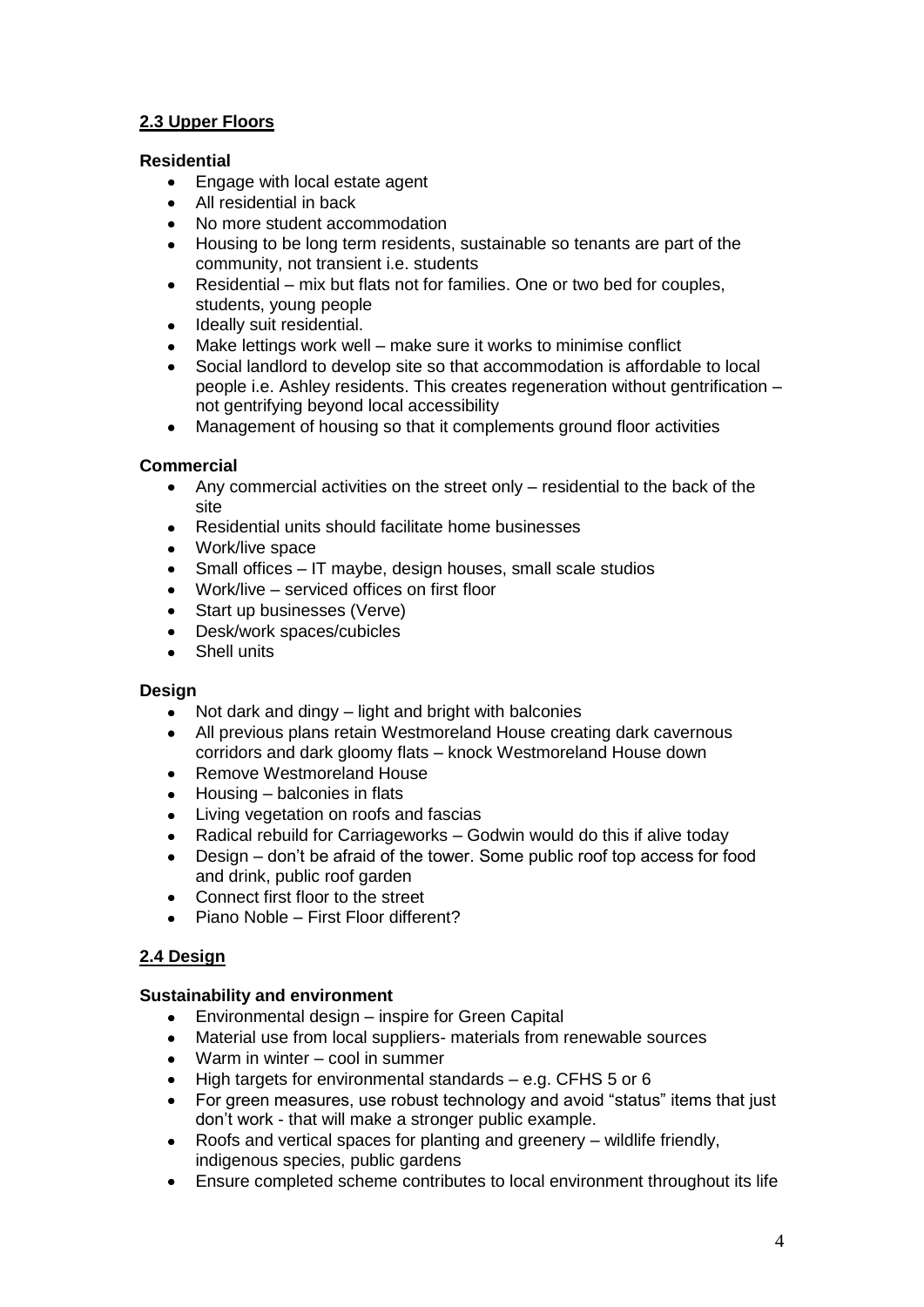- Amenity space on roofs buildings used to reflect and enhance conservation  $\bullet$ area
- $\bullet$ Explore roof spaces for amenity and some biodiversity
- Ensure local artists and designers are involved
- Consider bringing in external funding HLF, Arts Council etc to add value and £££ to the pot to enable more

## **Design**

- Jaw dropping design that inspires and attracts visitors for generations
- Generate unusually designed buildings and avoid "standard" development of mainstream developer
- Design modern, exciting, dynamic, colourful innovative, outstanding
- High quality and innovative
- Something of lasting quality
- Design! social economic commercial affordable structure
- Green living walls and "tree tenants" (ref. Hundertwasser)  $\bullet$
- Hundertwasser House on Stokes Croft would be amazing
- Imagine what Godwin would do if alive today beautiful, sustainable, a jewel, not slavish rebuild
- Mix lovely old Godwin architecture with contemporary quality and style
- Traditional i.e. Victorian/Georgian façade to link into Picton Street
- Quality materials, site not too dense, family housing, 2 storey at Hepburn Road edge
- Rescue Sweet Tooth"s skull keep it and use inside building  $\bullet$

## **Westmoreland House and Carriageworks**

- Demolition of Westmoreland House would be a great waste of resources and  $\bullet$ energy. Demolish only if absolutely necessary, develop imaginatively
- Demolish the concrete monstrosity please all previous plans have not demolished, leading to dark, cavernous corridors and dark and gloomy dwellings. My house is dark and gloomy in Hepburn Road and hard to live in.
- Demolish all Westmoreland House and replace with high quality building of  $\bullet$ same height as Carriageworks. Restore Carriageworks.
- Only retain tower of Westmoreland House if there is compelling reasons  $\bullet$ financial or high quality design – for its retention and the scheme would otherwise fail
- Tower is iconic in its own right give it a Stokes Croft flavour. Design overall should win awards! Don"t be slavish to heritage or finances (!!)
- $\bullet$ Retain Carriageworks façade. Use roofs for amenity to flats.
- Link façade into Picton Street
- The whole of the Carriageworks building is likely to be of historic significance.

# **2.5 Delivery**

## **Funding and management**

- Seek partners for funding Arts Council, Tate, English Heritage  $\bullet$
- Arts Council and Heritage Lottery Fund etc funding to extend options
- Think big process
- Godwin always complained of lack of vision
- One delivery organisation? Try to lead the money not the other way round  $\bullet$
- Divide site into smaller development parcels with creative and varied design  $\bullet$ proposals
- Sell the commercial/retail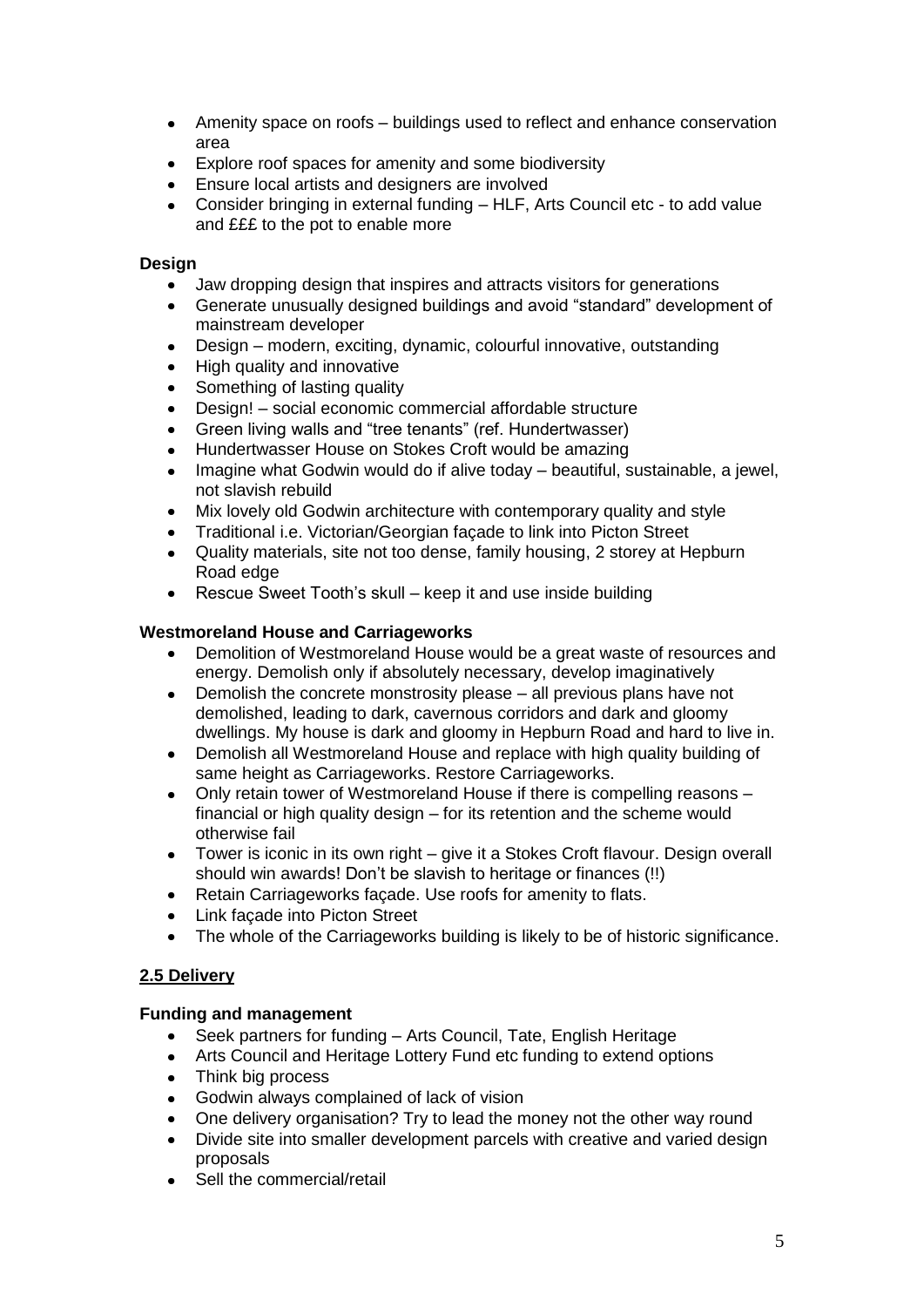- $\bullet$ Development should be financially independent and not in need of outside funding to run it
- Long term sustainability  $\bullet$
- Getting the product right  $\bullet$
- Must be viable but understanding of "viability" needs negotiation through the delivery process. Viability over what period of time?
- Seek pre-lets and freehold/long leasehold partners at the business development stage of the project. Don"t be put off by traditional "covenants" of pre-lets

## **Local benefit**

- Bringing together local skills, stakeholders etc so that the whole is worth more  $\bullet$ than the sum of its parts
- Keep local people involved and ensure development reflects local aspirations  $\bullet$ for the site
- $\bullet$ Local all the way – create proper jobs for local folk
- $\bullet$ Involve local workforce in construction and design
- Self build opportunities
- Look for innovative new solutions e.g. self build, co-housing, worker cooperatives etc
- Refurb = employment  $\bullet$
- Think global, act local
- Local is not just immediately adjacent to the site. There may be a very wide area of impact – St Pauls, Montpelier Cotham, Kingsdown
- Delivered by the community, facilitated by KHA
- Keep the community involved during delivery and in the future management
- Must be deliverable but where possible unusual and in keeping with the Stokes Croft "feel".

# **3. Activity 2: Generating design options**

Participants worked in 4 small groups to develop one or more options for the site, using materials provided (blank map, overlays, pens) and were reminded of the Knightstone design brief and the CAG Vision.

## **Feedback from group work**

- Some groups produced just one option, others generated up to 2 options plus variations on a theme. In total there were 6 different options.
- 2 options kept Westmoreland House, remainder chose to demolish it  $\bullet$
- All options pushed the family housing (typical max 3 storey) to the rear of the site so as to abut Hepburn Road and Brigstoke Road
- All options indicated higher development along the Stokes Croft / Ashley Rd frontages
- $\bullet$ All options indicated a through route running from Ashley Road, approximately opposite Picton Street, with most exiting through the existing pedestrian door in the centre of the Carriageworks. Some also suggested wider opening up off the Carriageworks façade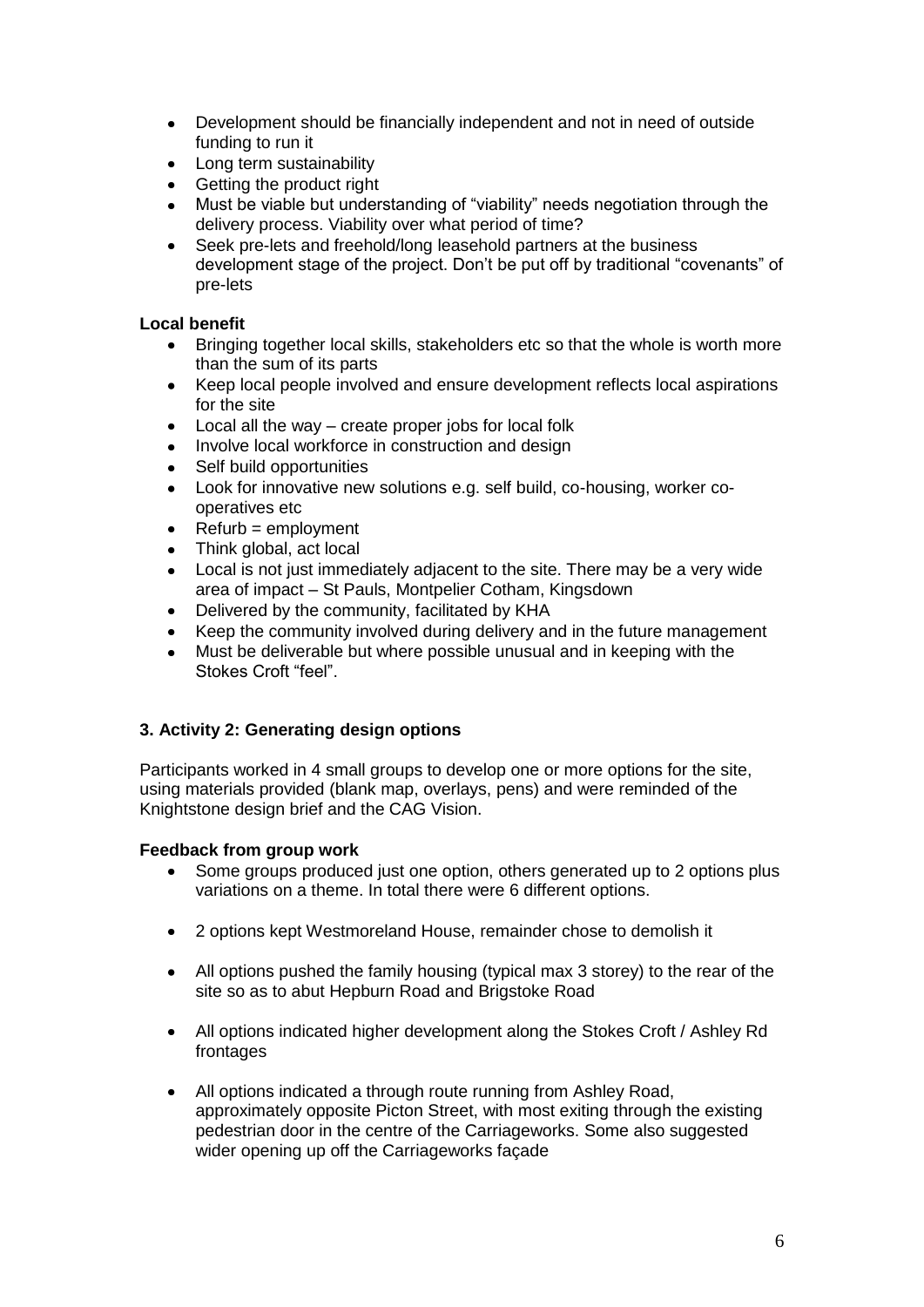- 2 options indicated open space facing onto Ashley Road, but all options  $\bullet$ showed open space to the rear of the Carriageworks
- 4 options had the potential to "future proof" the development by ensuring  $\bullet$ access could be created at a later date on to Hepburn Road adjacent to Dale Croft and further 2 of the above options could integrate an access in to the rear of the Kuumba Arts Centre (N.B. the land giving access to Hepburn Road is not owned by Bristol City Council and Kuumba have a long lease on their building).
- 1 option suggested No. 4 Ashley Road cold be carefully demolished and  $\bullet$ rebuilt on another site
- 1 option sought to exploit the change in site levels from the highest point on  $\bullet$ Stokes Croft to a low point backing on to Brigstocke Road / Hepburn Road
- 1 option sought to integrate both No 4 Ashley Road and Dale Croft into the  $\bullet$ development
- $\bullet$ I options suggested extending Picton Street into the site by changing the road surface
- A variation on an option suggested the use of shipping containers for housing
- 1 option suggested workshops could be provided for craft and light industry
- 1 option suggested the use of live/work accommodation
- 1 option suggested a pull in loading bay opposite Picton Street
- One option suggested utilising the whole of the Carriageworks for community / commercial use

## **Quoted examples**

- 2 options indicated remodelling the Stokes Croft, Ashley Road and  $\bullet$ Cheltenham Road junction suggesting Poynton, Cheshire as a good example, see [http://www.sustrans.org.uk/our-services/what-we-do/route-design-and](http://www.sustrans.org.uk/our-services/what-we-do/route-design-and-construction/shared-space-busy-intersection-poynton)[construction/shared-space-busy-intersection-poynton](http://www.sustrans.org.uk/our-services/what-we-do/route-design-and-construction/shared-space-busy-intersection-poynton)
- $\bullet$ One group promoted more radical ideas for the retention and redevelopment of Westmoreland House described in a number of options citing Huntertwasser approach as inspiration for an arts led type development, see <http://en.wikipedia.org/wiki/Hundertwasserhaus>
- $\bullet$ One option suggested a medina type more intensive development of small streets and squares / open space, see [http://en.wikipedia.org/wiki/Medina\\_quarter](http://en.wikipedia.org/wiki/Medina_quarter)
- All options included through routes that typically sought to combine vehicle access off Ashley Road with more general open public space. J3 in Easton was cited as a good example